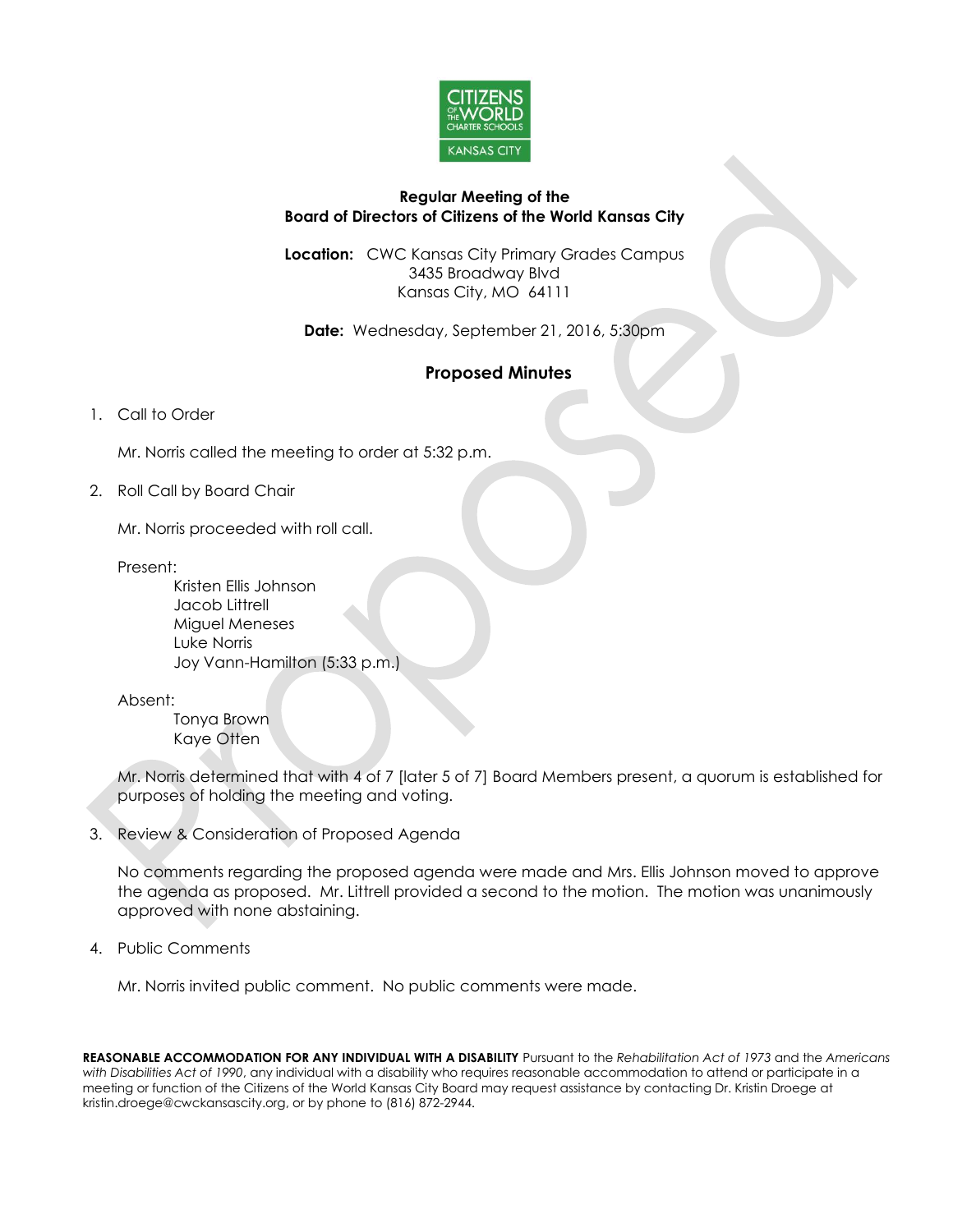5. Review & Consideration of minutes from the August 17, 2016 regular meeting of the Board

The Board did not have any comments regarding the proposed minutes from the regular August 17, 2016 meeting of the Board. Dr. Vann-Hamilton moved to approve the minutes as proposed and Mr. Meneses provided a second. The motion was unanimously approved with none abstaining.

- 6. Finance Committee Report (Tonya Brown)
	- a. Review & Consideration of monthly financials

Mr. Greenwood shared that the school received state revenue of \$175,000 and recognized the achievement that the state was actually paying the school and everything was set up correctly. Monthly costs were slightly above revenue and should continue to increase as the building costs continue to come in. Revenue will continue to increase as well, including Federal revenue commencing at the end of September.

Mr. Greenwood also shared a personal perspective that he works for several schools and wanted to assure the Board that tight budgets are common and wanted to share confidence that we will work through the challenges. He and Dr. Droege meet weekly to update enrollment and project external funding goals. He has worked with schools in the recent past that has raised \$500- \$700,000 dollars and expressed confidence that our local fund-raising targets are also reasonable.

He said that the biggest perspective shift from last month's budget was the budget now reflects a reliance on external, local fund-raising.

Cash flow is manageable through the end of the year but does assume a \$90,000 influx from local sources. Continuing through the Spring semester, he believes our strategy is manageable and achievable. Expenses and revenues seem to be on track and the new focus is the local fund-raising efforts to bridge the gap.

Mr. Norris shared a quick report from last week's Finance Committee and confirmed the local strategy. He also shared that he and Dr. Droege have toured two major philanthropic donors through the school in the past two weeks and have asked for up to \$200,000 from them and toured another today that he will be proposing to. A pipeline of prospective funders has been created and our target is above the budget needs – at \$350,000. Additionally, these funders understand that our school will continue to grow and have capital needs and all – so far – can be re-approached in future years for additional funding.

Dr. Vann-Hamilton asked for the background story on how we are presenting the school to funders. Mr. Norris answered that we have invited people into the school, tour them around while highlighting the diversity we have achieved, meet Dr. Droege (who provides a perspective on what makes us unique – particularly our approach and curriculum). We then say that we have received start-up funding from other local sources and we give them the opportunity to join that effort. Dr. Droege also said she has been impressed that the people we have talked to have been very receptive to funding and aware of the "start-up" function of charter schools and the primary facility needs.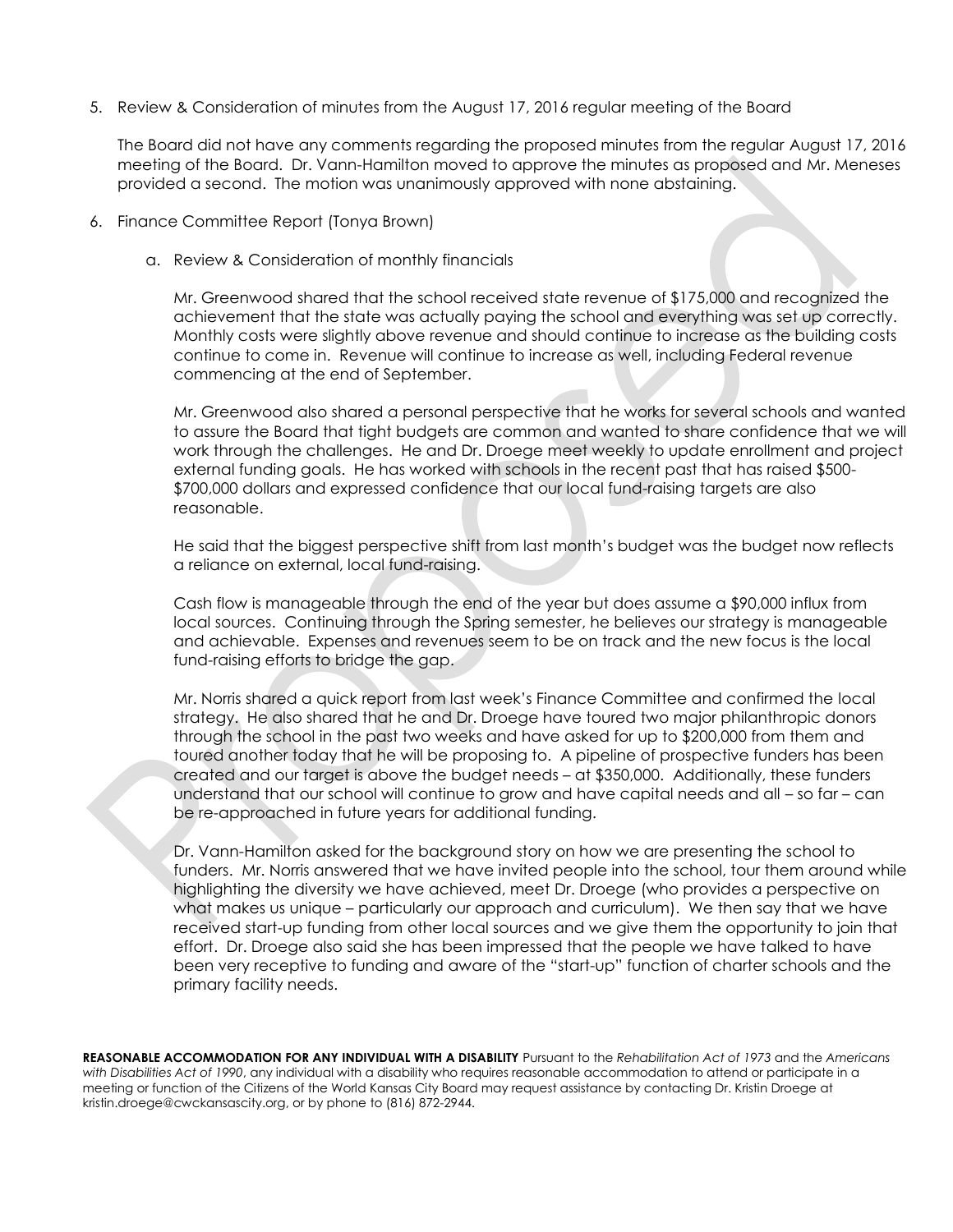Mr. Norris extended the invitation to the Board to invite people in for tours as well.

Mr. Littrell moved to approve the check register as proposed and Mr. Meneses provided a second. The motion was unanimously approved with none abstaining. Further, Mr. Norris provided an affirmation that he has been connected to all expenditures requiring a second signature.

b. Annual audit update

Mr. Greenwood shared that, as a public school, we are required to have an audit (to substantiate our Annual Secretary of the Board Report (ASBR) and to underscore our financial controls). The Finance Committee thought it would be best practice to have an audit completed on Year 0, for various reasons including becoming accustomed to the process and strengthening our position to funders.

Therefore, we put out on RFP to auditors and the response has been tepid since Year 0 audits are not typically done. Mr. Greenwood then asked the Board whether we should continue with a Year 0 audit, especially mindful of the expense and the lack of responsiveness.

Dr. Droege recommended that we continue to pursue an external audit; Mr. Norris and Mrs. Brown (at the Finance Committee) recommended that we leverage Mrs. Brown's experience and perform an internal audit. The Board decided to redirect the decision back to the Finance Committee to decide at their next meeting in October.

- 7. Executive Director's Report (Dr. Kristin Droege)
	- a. Review & Consideration of Board-Approved Special Education Local Compliance Plan

Dr. Droege introduced Mrs. Miah Lugrand (CWCKC staff – Special Education Coordinator) and asked her to review the proposed plan.

Mrs. Lugrand shared that one of her main priorities is ensuring that the school stays within state compliance. She shared that a school's LCP (local compliance plan) usually stays the same for 3-5 years, but this year some aspects of Early Childhood were changed at the state level, which mandated that each plan was changed at the district level.

She shared that we have three options: Adopt DESE's version, adapt their version to make our own, or create our own. Mrs. Lugrand recommended that we adopt DESE's version as our own.

Dr. Droege shared that Mrs. Lugrand previously shared this plan with Dr. Otten, who endorsed this recommendation. Further, Dr. Droege added her recommendation to endorse DESE's policy as our own.

Mr. Littrell moved to approve the motion to adopt DESE's version as proposed and Dr. Vann-Hamilton provided a second. The motion was unanimously approved with none abstaining.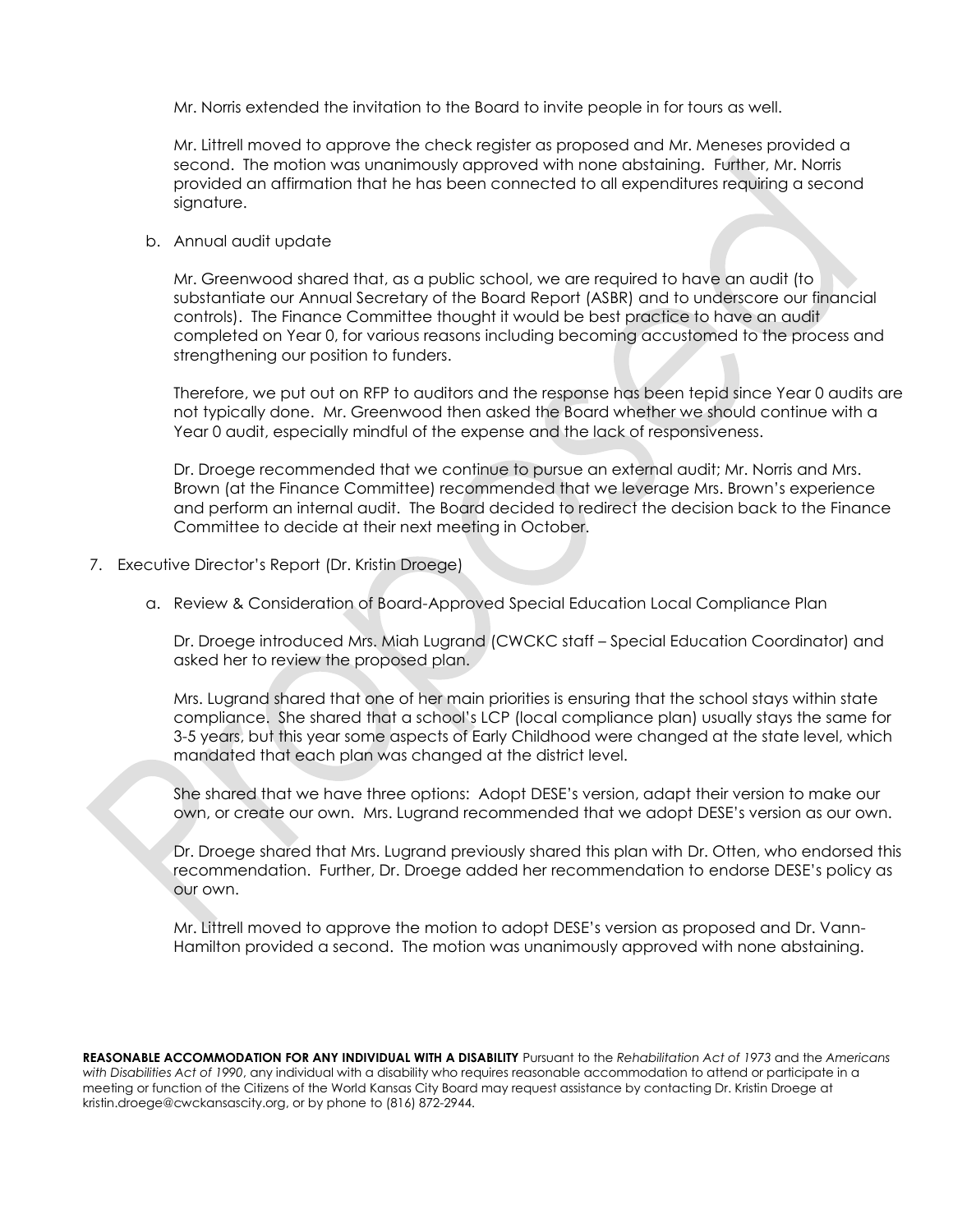b. Review & Discussion of adding Pre-K

Dr. Droege shared that information came to her in the last few months indicating that funding is available for charter schools to offer Pre-K programs. While more complex than she initially thought, we can receive state funding for Pre-K students who qualify for the NSLP, as long as the total number of students falls within a specific, defined ratio. This ratio does not allow us to fill and fund a full Pre-K classroom, but there is another option for combining a Pre-K/K classroom fully. There are additional questions (involving teacher credentialing, enrollment, etc.) but she believes there are possibilities worth exploring. CWC National, MCPSC (our sponsor), and Mr. Norris have all been initially receptive to the idea. Dr. Droege has enlisted Ms. Reed (CWC National) to assist us in navigating that policy to create a roadmap within the next month. Once we discover additional information, Dr. Droege will bring a recommendation to the Board for a material revision to our charter, then if approved, to MCPSC for final approval.

Dr. Droege then asked the Board what they would like her for to include in that report for next month. Dr. Vann-Hamilton asked if it would change capacity across the building, and asked if we could look at the market and define a need and demand. Mr. Norris asked if there was a possibility to run a mixed-funding source classroom (state funding, plus family funded) or stateonly. Mr. Littrell encouraged us to research as he believes it supports our model, but was cautious at the financial implications and impact. Mr. Norris specifically addressed that in conversations with funders, a Pre-K early childhood program has been specifically received well as a future funded project. Mr. Norris also asked for confirmation that the Pre-K program would remain mission-aligned. Mrs. Ellis Johnson asked about the parent perspective and potential concern about parents of K students in the mixed-Pre-K classrooms – namely, how will their experience be different, and how K students would be selected/enrolled into it. Mr. Littrell asked for clarification that Pre-K enrollment will guarantee admission into K, instead of lotteried in to K.

Mr. Norris summarizied that there is a lot of support for this potential program; Dr. Vann-Hamilton confirmed that from her experience in canvassing the neighborhood. He encouraged Dr. Droege to continue research and looks forward to the report.

Dr. Droege thanked the Board for the direction and will provide a report in October.

c. Review of Dashboard – Diversity, Understanding, Connection

Dr. Droege reviewed the diversity section of her report. She said during the first week, we landed at an enrollment of 123 students. We have since gained 7 and lost 5, and are currently now at 125. She confirmed that she has specifically researched those that we have transitioned out and there are no trends – each are specifically personal (moving, another school offered, etc.

Mrs. Ellis Johnson asked about the parent ambassador program. Dr. Droege said that interest has been strong, but the actual response has been slower than expected. Dr. Droege continued that our enrollment also has shown no trends, but we have two prospective students and she strongly suspects that we are getting to the point in the school year where families are unhappy where they are at and exploring options.

Among those enrolled, our ADA (average daily attendance) is strong.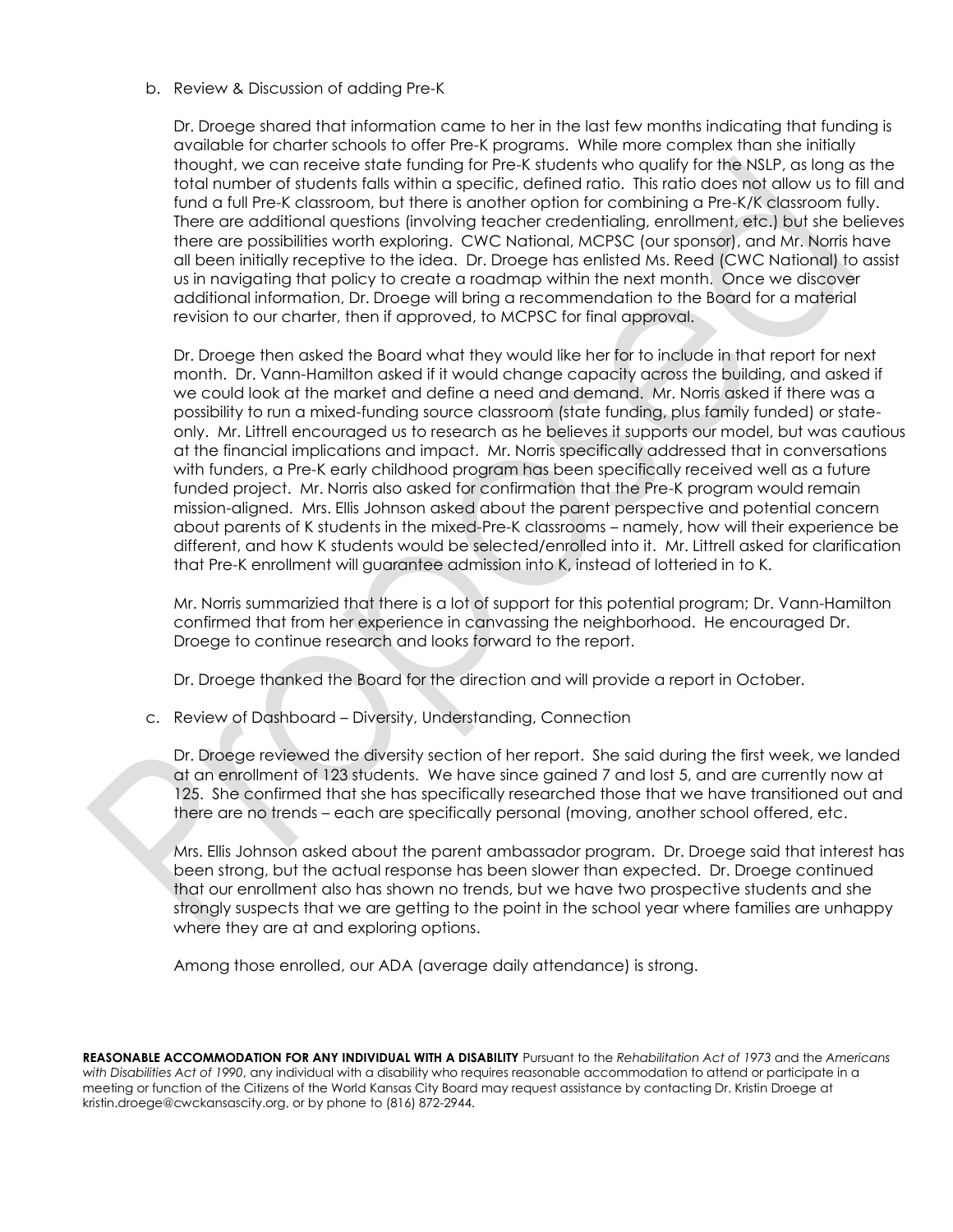Dr. Droege then affirmed that she is delighted at the student diversity – she could not be happier and is committed to keeping that a high priority as popularity increases and growth continues. She also stated that the FRL population is at 56%, which is slightly higher than projected, but she is happy with it.

Mr. Norris asked if the 6% IEP population was lower-than-expected; Dr. Droege said it was, but she expects that to grow both throughout the year as needs are discovered and year-to-year as word spreads that we serve children appropriately.

Mr. Littrell asked if the goal/benchmark on various data points could be included in the dashboard. Beyond that, he wanted to stop and celebrate that our enrollment and diversity turned out the way they have. Mr. Norris expanded to affirm the enrollment numbers are strong.

Dr. Droege moved toward the center section of "understanding" and introduced Mr. Smith (CWCKC Principal) to discuss the data results.

Mr. Smith referenced last month's discussion of the individual reading assessments that are given by school staff. Mr. Smith walked the Board through the assessment, reminding them that individual attention is given to each student for between 20-60 minutes. Mr. Smith then illustrated that, based upon those results, we have formed 10 reading groups of about 14 students each. Our results range from pre-kindergarten to the end of Second Grade. He shared that we have a lower percentage of students at the "low" end of the scale and both Reading Specialists had a high degree of confidence that most/all of our students will perform at/above grade level at the end of the year.

Mr. Smith shared that these results will allow us to differentiate the learning experience for our students and have a strong positive impact on learning.

Dr. Droege reminded the Board that the level of detail that these results are showing is a direct result of the amount of time spent knowing the student and assessing one-on-one. When we focus on the process of determining understanding, the results are much richer and she is excited to see that our students are where they should be and ready to learn.

Mr. Norris asked how quickly new incoming students are assessed in this manner. Dr. Droege said that generally two weeks after their first day – after a time to create comfort and settle in.

Dr. Droege then moved to the third section of the dashboard – connection. She asked Ms. Quance (CWCKC staff) to share these educational and curriculum partnerships.

Ms. Quance highlighted that the Nelson-Atkins Art Museum comes in every two weeks for 30-45 minute lessons on exploring and discussing art. Ms. Quance shared that Ms. Moore (Art Teacher) and our First Grade teaching team are integrating these lessons throughout the interim two-week period as well.

The Discover Nature Science Center will provide us curriculum support, student supplies, training, and a nature field trip and she is excited about the science-based, outdoor experiences.